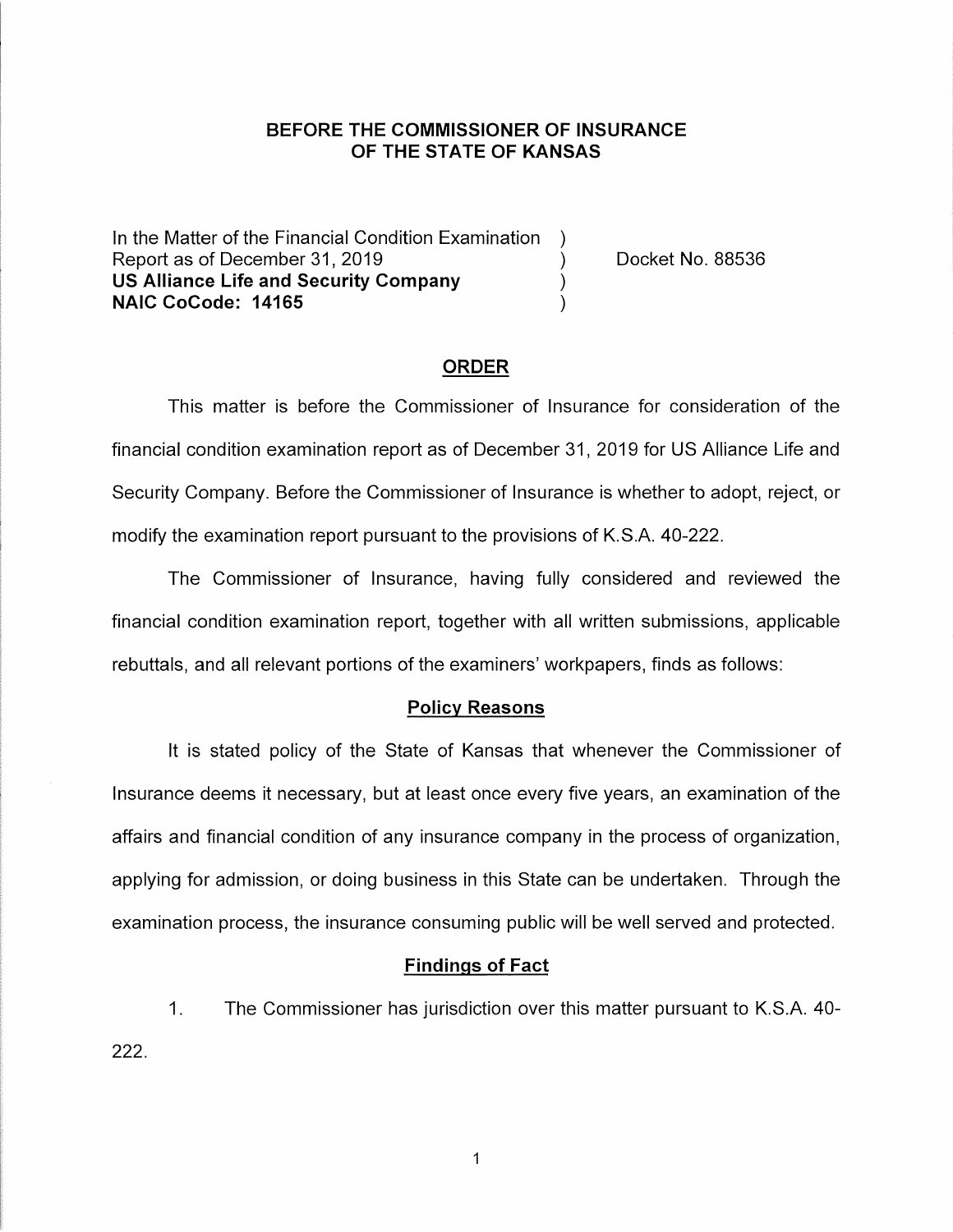2. An examination of US Alliance Life and Security Company was undertaken by the Kansas Insurance Department and was completed on February 3, 2021.

3. On February 19, 2021, the examiner-in-charge tendered and filed with the Kansas Insurance Department a verified written report of the examination within thirty (30) days following completion of the examination.

4. Following receipt of the verified report, the Kansas Insurance Department transmitted the report to US Alliance Life and Security Company on March 4, 2021, with a duly executed notice advising the company of its opportunity to prepare and submit to the Kansas Insurance Department a written submission or rebuttal with respect to any and all matters contained in the report. US Alliance Life and Security Company was further advised that any written submission or rebuttal needed to be filed with the Kansas Insurance Department no later than fifteen (15) days after receipt of the verified report.

5. On March 16, 2021, US Alliance Life and Security Company filed a written submission that contained suggested modifications to the verified report. The Department made three corrections and a modification to the report. Subsequently, US Alliance Life and Security Company filed a final written acceptance of the verified report on May 18, 2021.

6. Within thirty (30) days of the end of the time period allowed for written submission or rebuttal, the Commissioner of Insurance fully reviewed the report, together with all written submissions and rebuttals provided US Alliance Life and Security Company. The Commissioner of Insurance further reviewed all relevant workpapers.

7. No other written submissions or rebuttals were submitted by US Alliance Life and Security Company.

2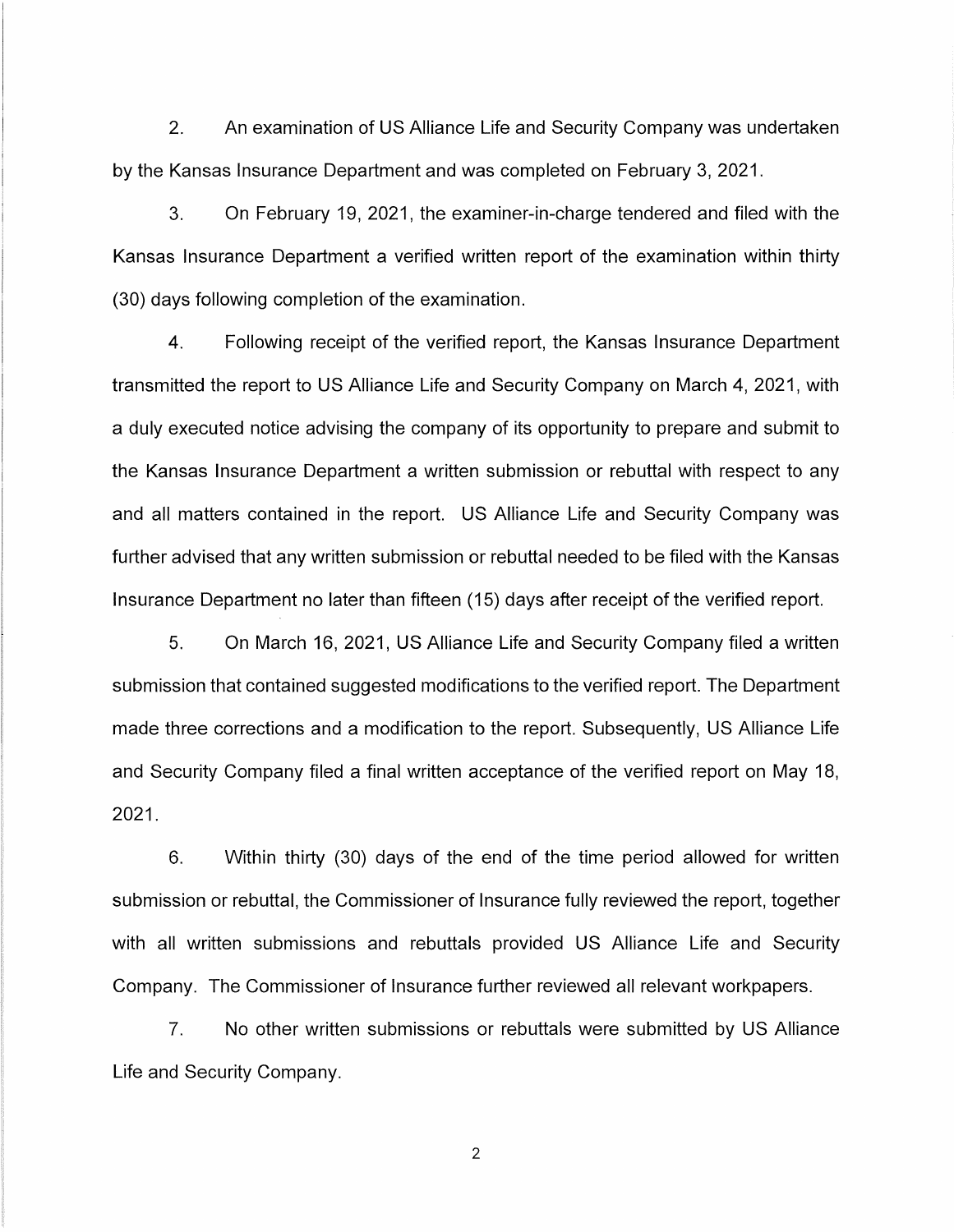# **Conclusion of Law**

8. K.S.A. 40-222(k)(2) provides:

"Within 30 days of the end of the period allowed for the receipt of written submissions or rebuttals, the commissioner shall fully consider and review the report, together with any written submissions or rebuttals and any relevant portions of the examiners workpapers and enter an order:

- (A) Adopting the examination report as filed or with modification or corrections. If the examination report reveals that the company is operating in violation of any law, regulation or prior order of the commissioner, the commissioner may order the company to take any action the commissioner considers necessary and appropriate to cure such violations; or
- (B) rejecting the examination report with directions to the examiners to reopen the examination for purposes of obtaining additional data, documentation or information, and refiling pursuant to subsection (k); or
- (C) call and conduct a fact-finding hearing in accordance with K.S.A. 40-281 and amendments thereto for purposes of obtaining additional documentation, data, information and testimony."
- 9. Based upon the Findings of Fact enumerated in paragraphs #1 through #7

above, the financial condition examination report as of December 31, 2019, of US Alliance

Life and Security Company should be adopted.

10. US Alliance Life and Security Company hereby waives any and all rights to

further administrative adjudication or review of this matter, including any and all rights

conferred upon it under K.S.A. 40-222; K.S.A. 77-501, et seq.; and K.S.A. 77-601, et seq.

11. This Order constitutes the Final Order in this matter.

### **IT IS THEREFORE, BY THE COMMISSIONER OF INSURANCE, ORDERED THAT:**

1. The financial condition examination report as of December 31, 2019, of the

US Alliance Life and Security Company, is adopted.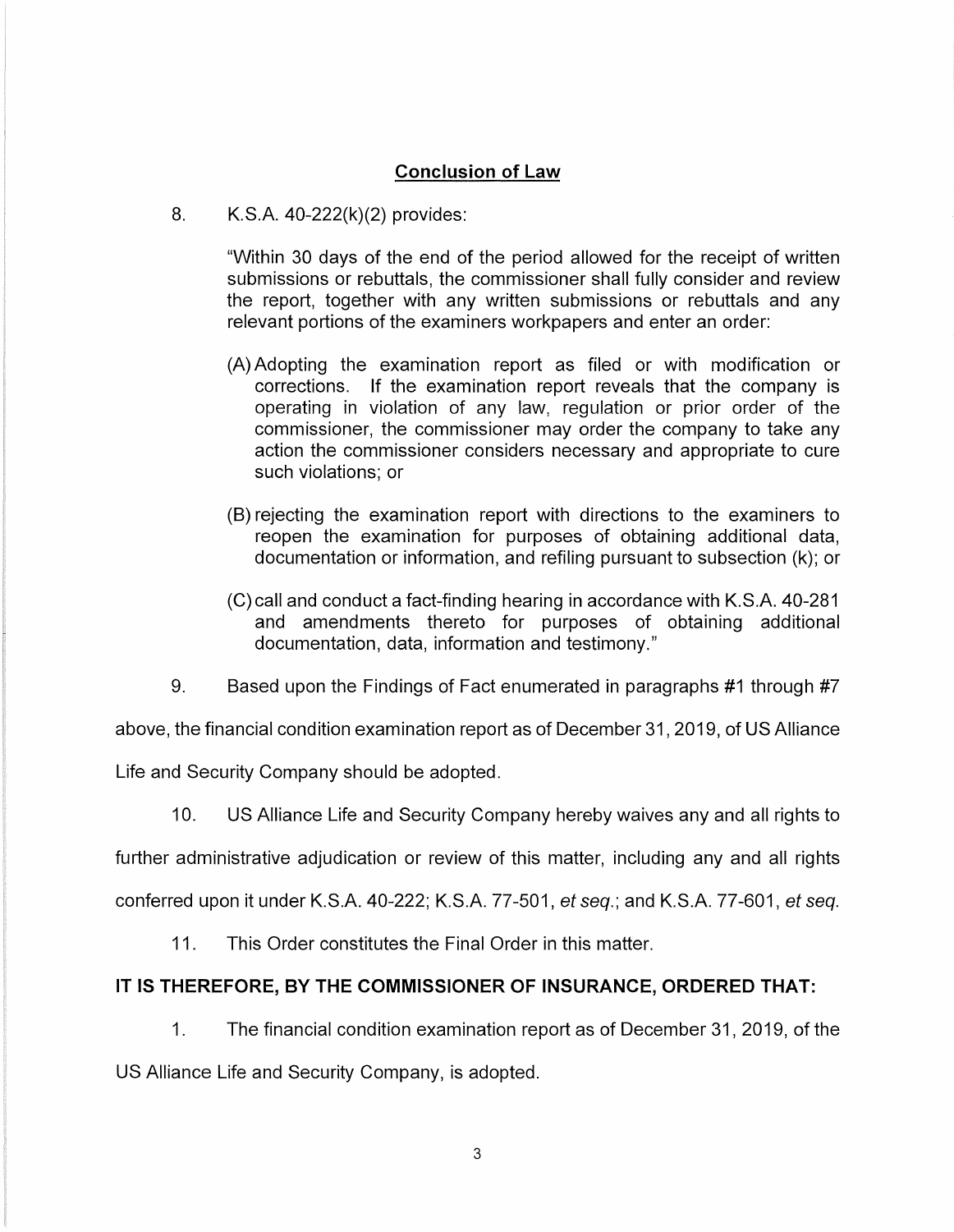2. The Commissioner of Insurance retains jurisdiction over this matter to issue any and all further Orders deemed appropriate or to take such further action necessary to dispose of this matter.

3. Within 30 days of the issuance of the adopted report, the company shall file affidavits executed by each of its directors stating under oath that they have received a copy of the adopted report and related orders.

4. The Commissioner of Insurance shall hold the content of the examination report as private and confidential information for a period of 30 days. Thereafter, the commissioner may open the report for public inspection so long as no court of competent jurisdiction has stayed its publication.

IT IS SO ORDERED THIS  $15$  DAY OF  $\frac{1}{10}$   $10$ <sup>2</sup> 2021, IN THE CITY OF **TOPEKA, COUNTY OF SHAWNEE, STATE OF KANSAS.** 



Vicki Schmidt Commissioner of Insurance

By:

Approved by the Kansas Insurance Department Legal Division

Paice Blevins Lead Regulatory Counsel